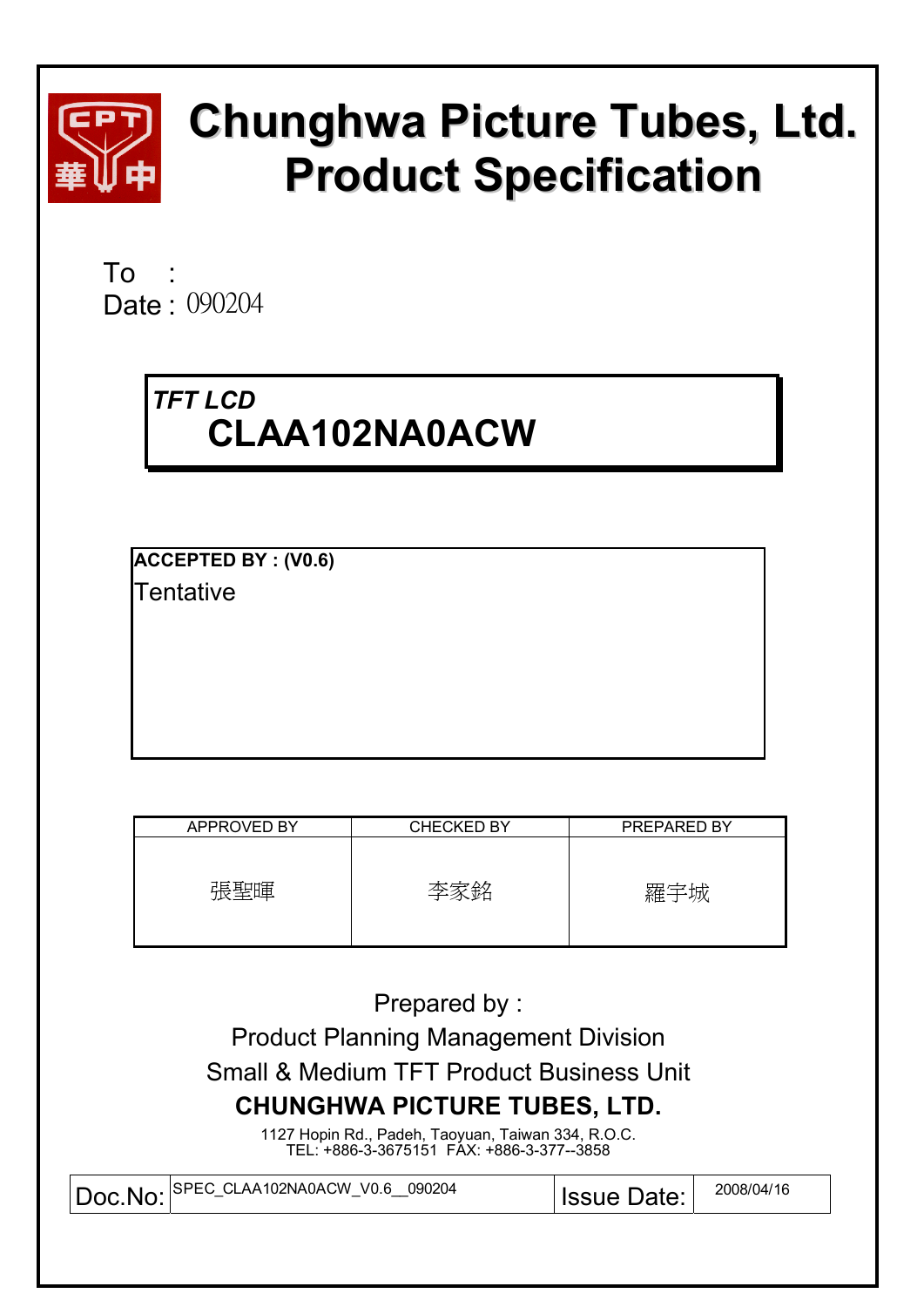## **REVISION STATUS**

| Revision<br><b>Notice</b> | Description                                                | Page            | Rev. Date  |
|---------------------------|------------------------------------------------------------|-----------------|------------|
| Ver. 0.0                  | <b>First revision (Tentative)</b>                          |                 | 2007.07.05 |
| 0.1                       | Revise the power consumption and viewing angle(horizontal) | 4               | 2007.10.05 |
| 0.1                       | Revise the Operation and Storge temp.                      | 5,16            | 2007.10.05 |
| 0.1                       | Revise interface connection                                | 8               | 2007.10.05 |
| 0.1                       | Revise mechanical dimension (Front side & Rear side)       | 13              | 2007.10.05 |
| 0.1                       | Revise the Optical characteristics table.                  | 15              | 2007.10.05 |
| 0.2                       | Revise the power consumption and module weight             | 4               | 2007.12.28 |
| 0.2                       | Revise interface connection                                | 8               | 2007.12.28 |
| 0.2                       | Revise the Optical characteristics table                   | 14              | 2007.12.28 |
| 0.3                       | Revise the Mechanical Dimension Rear side                  | 13              | 2007.12.28 |
| 0.4                       | Revise the Response time and viewing angle(vertical)       | 4               | 2008.03.18 |
| 0.4                       | Revise the LED Power Current                               | 7               | 2008.03.18 |
| 0.4                       | Revise the Optical characteristics table                   | 14              | 2008.03.18 |
| 0.5                       | Revise Absolute Maximum Ratings                            | 5               | 2008.04.03 |
| 0.5                       | Revise the Mechanical Dimension                            | 13 <sup>°</sup> | 2008.04.03 |
| 0.5                       | Revise the Reliability Test                                | 16              | 2008.04.03 |
| 0.6                       | Revise the Module size                                     | 4               | 2008.04.16 |
| 0.6                       | Revise the Mechanical Dimension                            | 13              | 2008.04.16 |
|                           |                                                            |                 |            |
|                           |                                                            |                 |            |

SER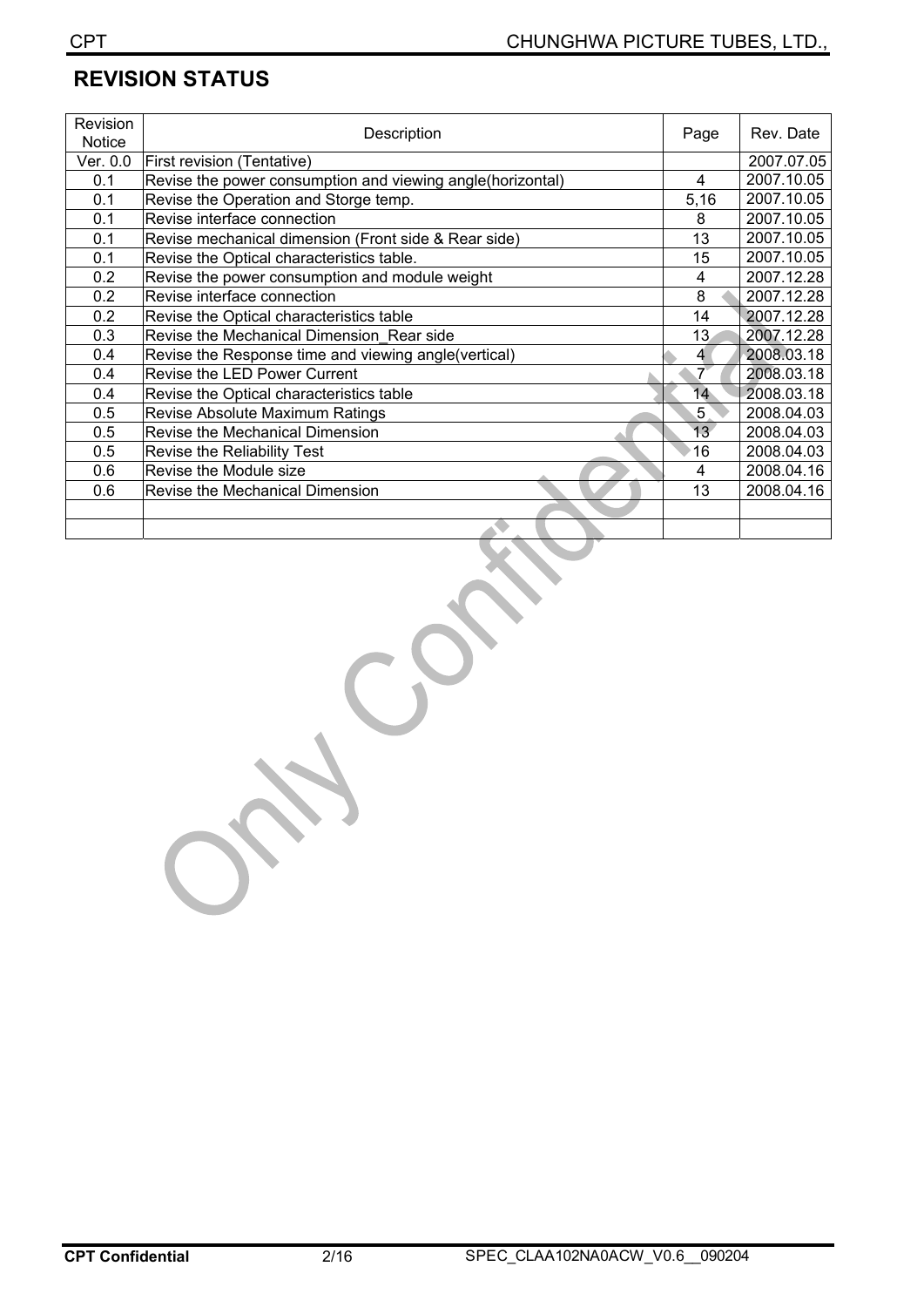## **CONTENTS**

| 8 |
|---|
|   |
|   |
|   |
|   |
|   |
|   |
|   |
|   |
|   |
|   |
|   |
|   |
|   |
|   |
|   |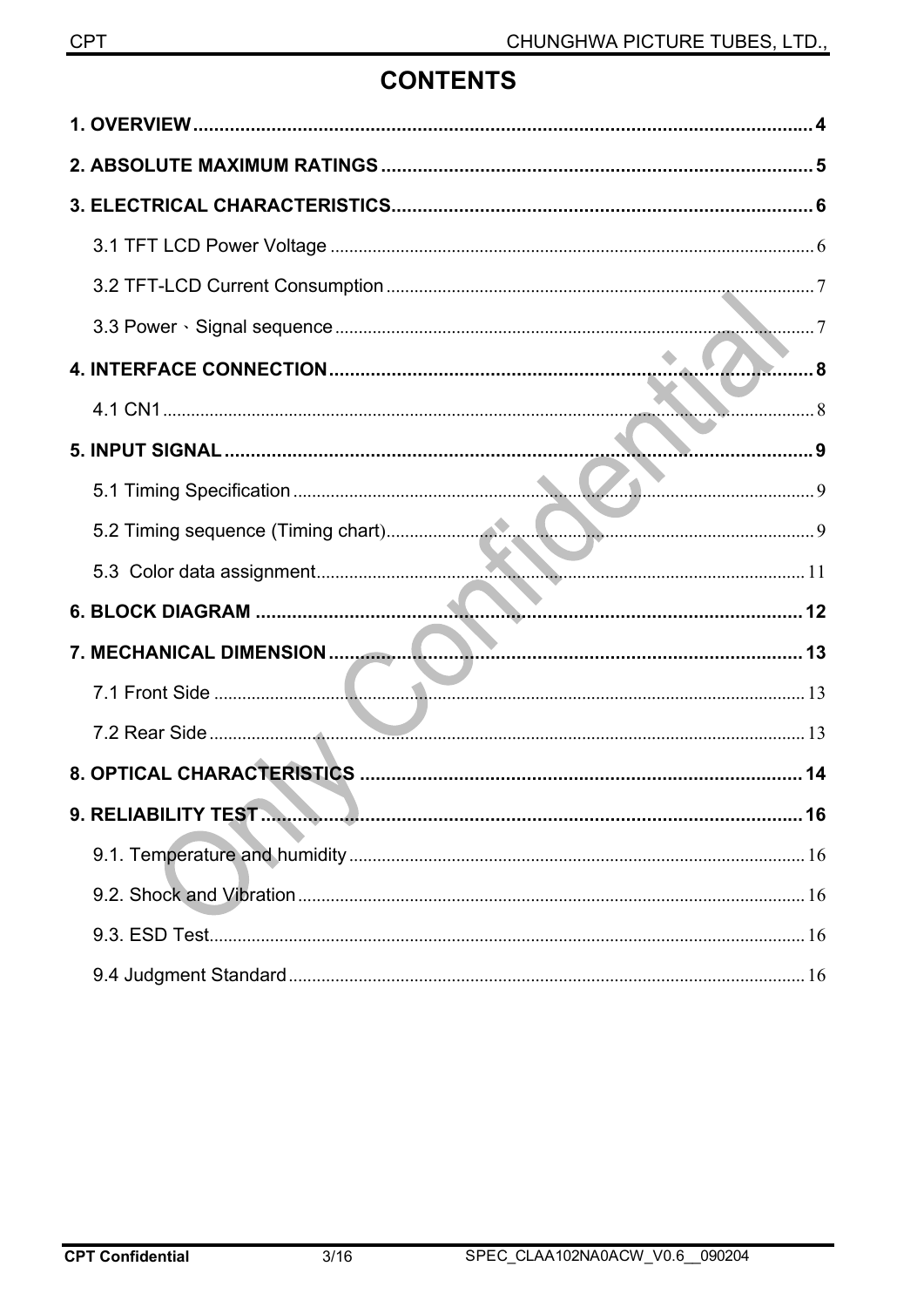## **1. OVERVIEW**

CLAA102NA0ACW is 25.8cm(10.2") color TFT-LCD (Thin Film Transistor Liquid Crystal Display) module composed of LCD panel, driver ICs, control circuit and LED backlight. By applying 1024×600 images are displayed on the 10.2" diagonal screen. Display 262K colors by 6 Bit R.G.B signal input. Use 3.3 voltage to drive the power of LCD system. Use 5.0 voltage to drive the power of LED backlight.

General specification are summarized in the following table:

| <b>ITEM</b>                        | <b>SPECIFICATION</b>                      |
|------------------------------------|-------------------------------------------|
| Display Area (mm)                  | 222.72(H) x 130.5(V) (10.2-inch diagonal) |
| <b>Number of Pixels</b>            | $1024(H) \times 3(RGB) \times 600(V)$     |
| Pixel Pitch (mm)                   | $0.2175$ (H) $\times$ 0.2175 (V)          |
| <b>Color Pixel Arrangement</b>     | RGB vertical stripe                       |
| Display Mode                       | Normally white, TN                        |
| Number of Colors                   | 262,144                                   |
| Optimum Viewing Angle              | 6 o'clock                                 |
| Brightness (cd/m^2)                | 220nit(typ)                               |
| Response Time (Tr+Tf)              | $20ms$ (typ)                              |
| Viewing Angle(BL on, $CR \ge 10$ ) | 140 degree (Horizontal.)                  |
|                                    | 120 degree (Vertical)                     |
| <b>Power Consumption</b>           | $3.6(w)$ (Typ)                            |
| Electrical Interface(data)         | <b>LVDS</b>                               |
| Module Size (mm)                   | $235.2(W)$ × 145.9(H) × 5.7(D)            |
| Module Weight (g)                  | 250(Typ)                                  |
| <b>Backlight Unit</b>              | LED                                       |
| <b>Surface Treatment</b>           | Anti-Glare, Hardness: 3H                  |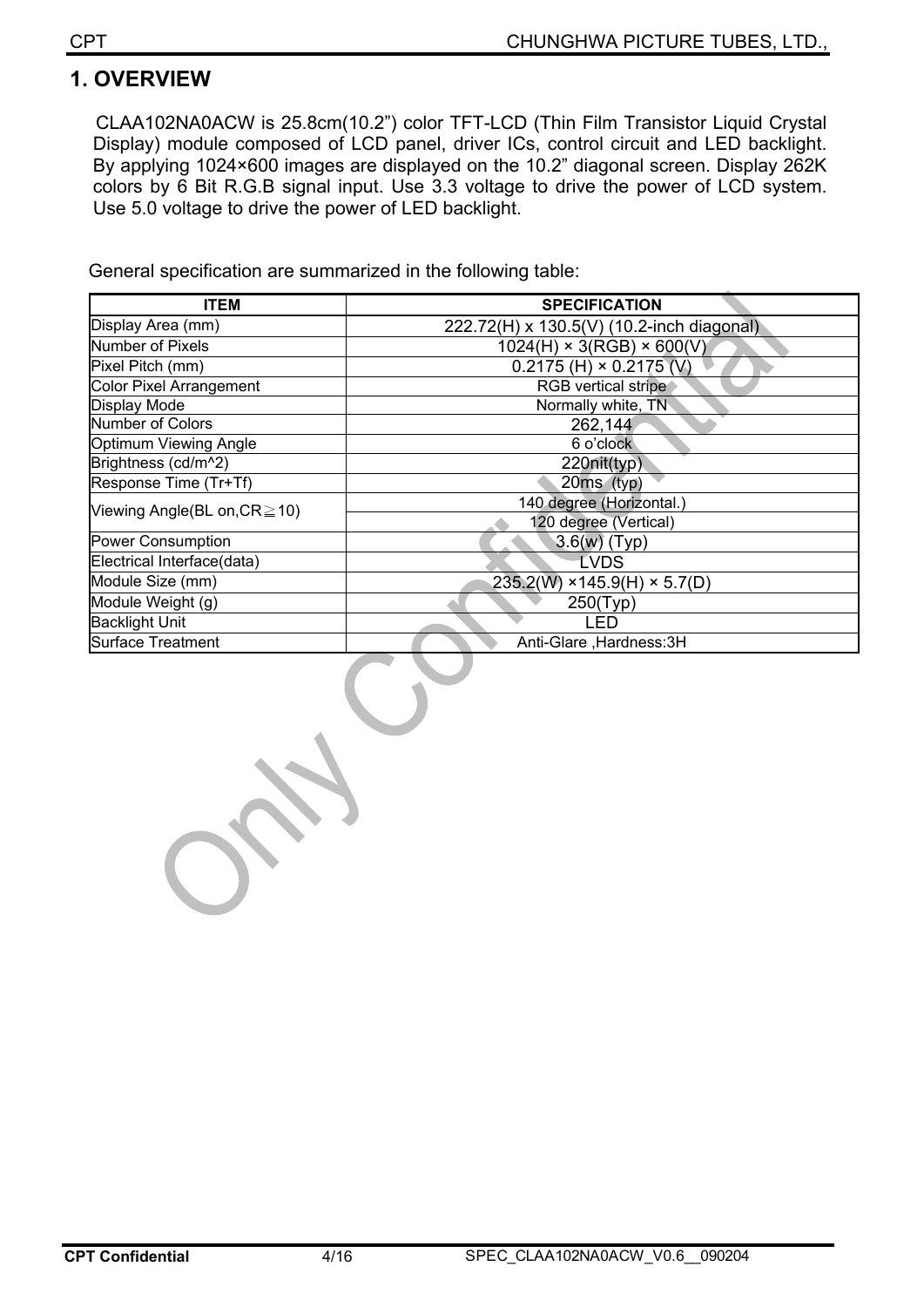## **2. ABSOLUTE MAXIMUM RATINGS**

The following are maximun values which, if exceeded, may cause faulty operation or damage to the unit.

| <b>Item</b>                  | <b>Symbol</b>   | Min.   | Max. | Unit   | <b>Note</b> |  |
|------------------------------|-----------------|--------|------|--------|-------------|--|
| Power Supply Voltage         | Vcc             | $-0.3$ | 4.0  |        |             |  |
| <b>LED Supply Voltage</b>    | VLED            | $-0.3$ | 6.0  |        |             |  |
| <b>Static Electricity</b>    | <b>VESDc</b>    | $-200$ | 200  |        | 【Note2】     |  |
|                              | <b>VESDm</b>    | $-15K$ | 15K  |        |             |  |
| <b>ICC Rush Current</b>      | <b>IRUSH</b>    |        |      |        | [Note 3]    |  |
| <b>Operation Temperature</b> | l <sub>OD</sub> | $-30$  | 70   | $\sim$ | 【Note 1】    |  |
| <b>Storage Temperature</b>   | l sta           | $-40$  | 80   | $\sim$ | [Note 1]    |  |

[Note]

- [Note1] If users use the product out off the environmemt operation range (temperature and humidity), it will concern for visual quality.
- [Note2] Test Condition: IEC 61000-4-2,
	- VESDc : Contact discharge to input connector

VESDm: Discontact discharge to module

[Note3] The input pulse-current measurement system as below :



#### Control signal:High(+3.3V) Dow(GND)

Supply Voltage of rising time should be from R3 and C2 tune to 550 us.

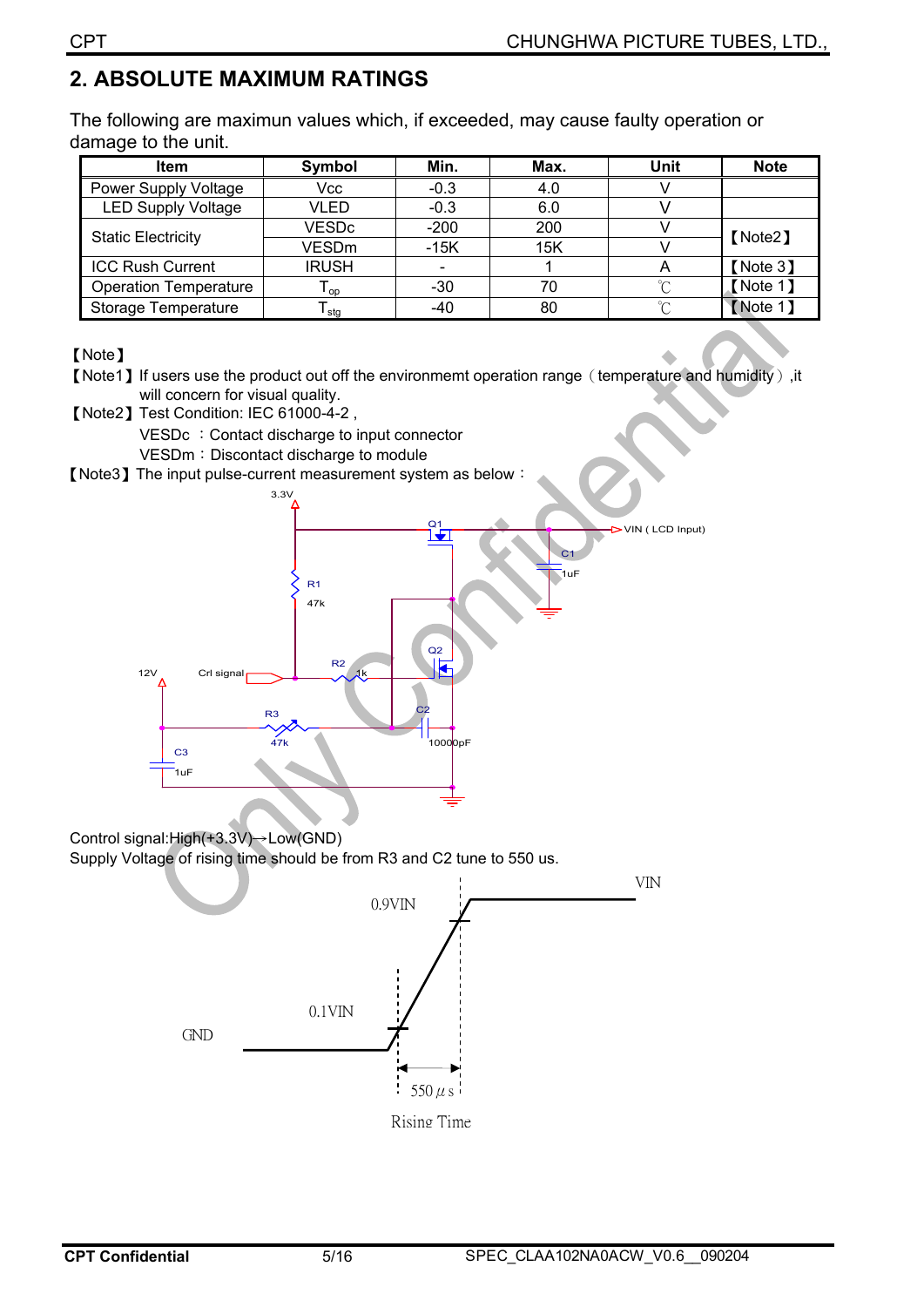## **3. ELECTRICAL CHARACTERISTICS**

3.1 TFT LCD Power Voltage

|                              |                            |                            |            |            |              |      | Та=25℃      |
|------------------------------|----------------------------|----------------------------|------------|------------|--------------|------|-------------|
|                              | <b>Item</b>                | Symbol                     | Min.       | <b>Typ</b> | Max.         | Unit | <b>Note</b> |
| Power Supply Voltage For LCD |                            | $\mathsf{V}_{\mathsf{CC}}$ | 3.0        | 3.3        | 3.6          | V    | [Note 1]    |
| Power Supply Voltage For LED |                            | $V_{LED}$                  | 4.5        | 5          | 5.5          | V    |             |
|                              | Input Voltage              | VIN                        | 0          |            | $V_{\rm CC}$ | V    | [Note 2]    |
| Logic Input Voltage          | Common Mode Voltage        | <b>VCM</b>                 | 1.08       | 1.2        | 1.32         | V    | [Note 2]    |
| $(LVDS:IN+,IN-)$             | Differential Input Voltage | <b>VID</b>                 | 250        | 350        | 450          | mV   | [Note 2]    |
|                              | Threshold Voltage(high)    | <b>VTH</b>                 |            |            | 100          | mV   | [Note 2]    |
|                              | Threshold Voltage(low)     | VTL                        | $-100$     |            |              | mV   | [Note 2]    |
|                              | Input Voltage(high)        | VIH                        | 3.0        |            | 3.3          | V    |             |
| ADJ Input Voltage            | Input Voltage(low)         | <b>VIL</b>                 | <b>GND</b> |            | 0.3          | v    |             |

#### Remarks:

[Note1] VCC-dip codition:

- 1) When  $2.7 \text{ V} \leq \text{VCC} < 3.0 \text{V} \cdot \text{td} \leq 10 \text{ms}.$
- 2)  $VCC > 3.0V \cdot VCC-dip$  condition should be same as VCC-turn-on condition.

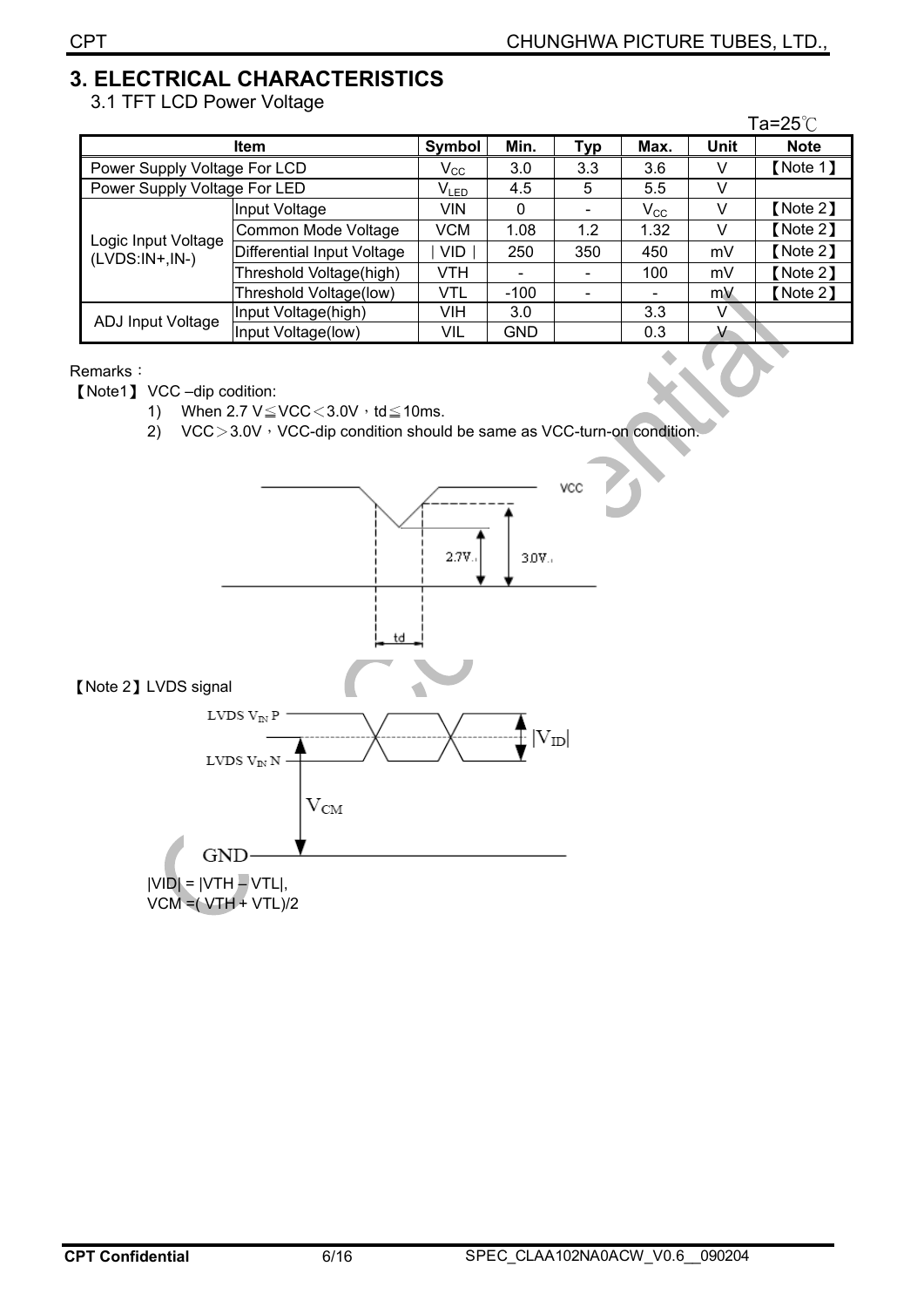#### 3.2 TFT-LCD Current Consumption

| <b>Item</b>              | <b>Symbol</b> | Min.  | тур | Max. | Unit | <b>Note</b> |
|--------------------------|---------------|-------|-----|------|------|-------------|
| <b>LCD Power Current</b> | <b>ICC</b>    | $- -$ | 250 | 350  | mA   | 【Note1】     |
| ∟ED Power Current        | <b>LED</b>    | $-$   | 500 | 600  | mA   | 【Note2】     |

<sup>[</sup>Note1] Typical: Under 64 gray pattern @ Vcc = 3.3 V Maximum: Under black pattern @ Vcc = 3.0 V



| 987 A.J.C.J.J.J.J |  |  |  |
|-------------------|--|--|--|
|                   |  |  |  |
|                   |  |  |  |
|                   |  |  |  |
|                   |  |  |  |
|                   |  |  |  |
|                   |  |  |  |
|                   |  |  |  |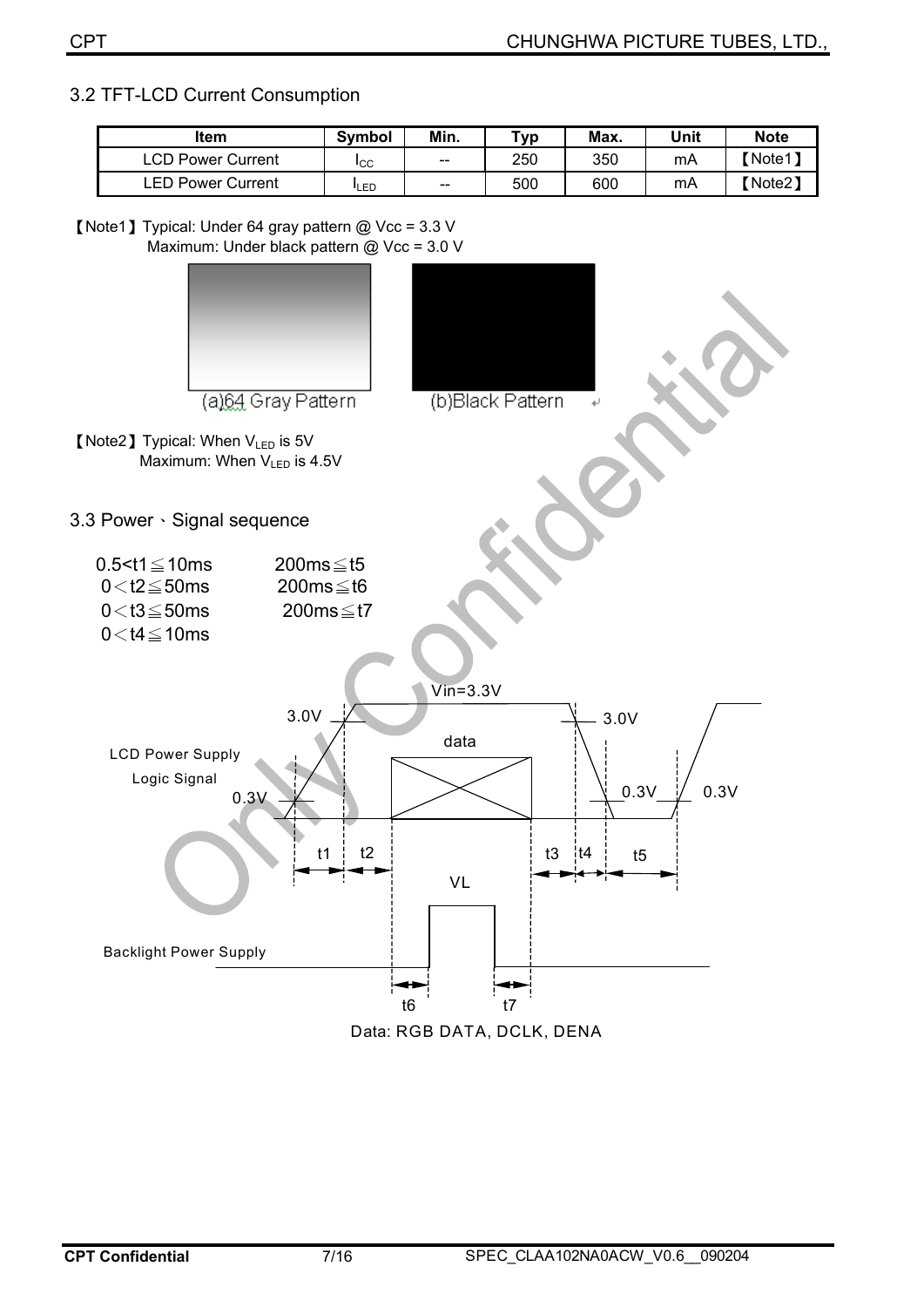## **4. INTERFACE CONNECTION**

4.1 CN1

Connector type: 093F30-B0B01A

| Pin No.         | <b>SYMBOL</b>          | <b>FUNCTION</b>                                 |
|-----------------|------------------------|-------------------------------------------------|
| 1               | <b>GND</b>             | Ground                                          |
| $\overline{2}$  | $V_{\underline{CC}}$   | +3.3V Power                                     |
| $\overline{3}$  | $V_{\rm CC}$           | +3.3V Power                                     |
| $\overline{4}$  | V EDID                 | 3.3V Power for NB                               |
| 5               | <b>ADJ</b>             | Adjust for LED brightness                       |
| 6               | <b>CLK EDID</b>        | <b>EDID Clock for NB</b>                        |
| $\overline{7}$  | <b>DATA EDID</b>       | <b>EDID Data for NB</b>                         |
| 8               | RXIN0-                 | LVDS Signal(-)-channel 0                        |
| 9               | RXIN0+                 | LVDS Signal(+)-channel 0                        |
| 10              | <b>GND</b>             | Ground                                          |
| 11              | RXIN1-                 | LVDS Signal(-)-channel 1                        |
| 12              | RXIN1+                 | LVDS Signal(+)-channel 1                        |
| $\overline{13}$ | <b>GND</b>             | Ground                                          |
| $\overline{14}$ | RXIN2-                 | LVDS Signal(-)-channel 2                        |
| 15              | RXIN2+                 | LVDS Signal(+)-channel 2                        |
| 16              | <b>GND</b>             | Ground                                          |
| $\overline{17}$ | <b>RXCLKIN-</b>        | LVDS Clock Signal(-)                            |
| 18              | RXCLKIN+               | LVDS Clock Signal(+)                            |
| 19              | <b>GND</b>             | Ground                                          |
| 20              | <b>NC</b>              | <b>NC</b>                                       |
| $\overline{21}$ | $\overline{\text{NC}}$ | $\overline{\text{NC}}$                          |
| $\overline{22}$ | <b>GND</b>             | Ground                                          |
| 23              | <b>GND</b>             | Ground                                          |
| $\overline{24}$ | $V_{LED}$              | Power Supply for LED(VLED = 5.0±0.5)            |
| $\overline{25}$ | $V_{LED}$              | Power Supply for LED( $V_{LED} = 5.0 \pm 0.5$ ) |
| $\overline{26}$ | $V_{LED}$              | Power Supply for LED( $V_{LED} = 5.0 \pm 0.5$ ) |
| $\overline{27}$ | NC/YD                  | (Touch Panel control pin)                       |
| 28              | NC/XL                  | (Touch Panel control pin)                       |
| 29              | <b>NC/YU</b>           | (Touch Panel control pin)                       |
| 30              | NC/XR                  | (Touch Panel control pin)                       |

#### [Note]

1) ADJ adjust brightness to control Pin  $\overline{\overline{P}}$  Pulse duty the bigger the brighter.



3) GND Pin must ground contact  $\cdot$  can not be floating.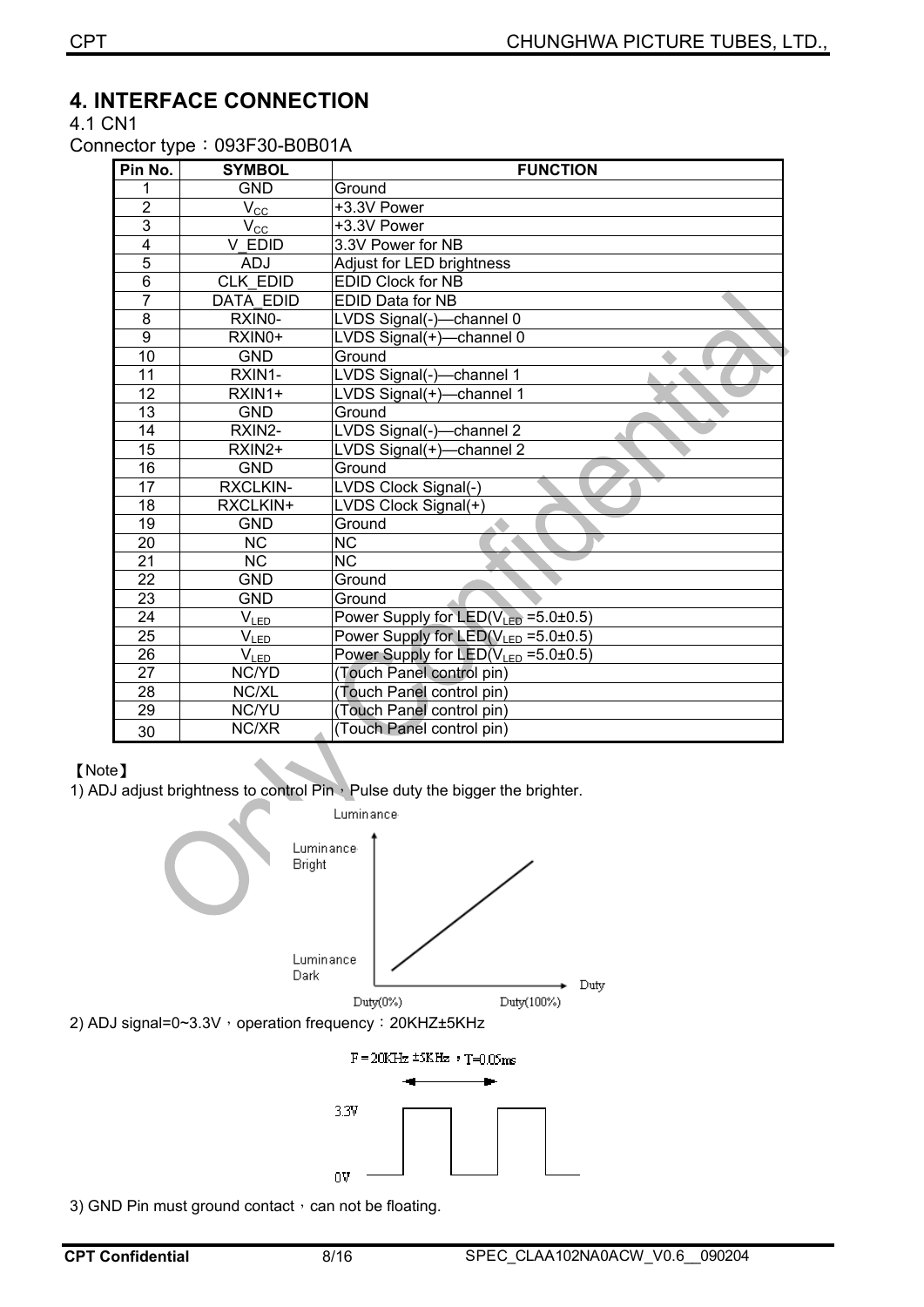## **5. INPUT SIGNAL**

#### 5.1 Timing Specification

|                   |             | Item                 |                                     | Symbol     | Min   | Typ             | Max   | Unit  |
|-------------------|-------------|----------------------|-------------------------------------|------------|-------|-----------------|-------|-------|
| <b>LVDS</b> input |             | <b>CLK Frequency</b> |                                     | fCLKin     | 39.05 | 45              | 51.42 | MHz   |
| signal sequence   |             | <b>CLK Period</b>    |                                     | tCLKin     | 25.61 | 22.22           | 19.45 | ns    |
|                   |             |                      | Horizontal<br><b>Total Time</b>     | $t_H$      | 1160  | 1200            | 1240  | tCLK  |
|                   |             | Horizontal           | Horizontal<br><b>Effective Time</b> | $t_{HA}$   | 1024  | 1024            | 1024  | tCLK  |
|                   |             |                      | Horizontal<br><b>Blank Time</b>     | $t_{HB}$   | 136   | 176             | 216   | tCLK  |
| LCD input timing  | <b>DENA</b> |                      | Frame                               | fV         | 55    | 60              | 65    | Hz    |
|                   |             |                      | Vertical<br><b>Total Time</b>       | $t_{\vee}$ | 612   | 625             | 638   | $t_H$ |
|                   |             | Vertical             | Vertical<br><b>EffectiveTime</b>    | $t_{VA}$   | 600   | 600             | 600   | $t_H$ |
|                   |             |                      | Vertical<br><b>Blank Time</b>       | $t_{VB}$   | 12    | 25 <sub>2</sub> | 38    | $t_H$ |

- 5.2 Timing sequence (Timing chart)
	- 5.2.1 Horizontal Timing Sequence

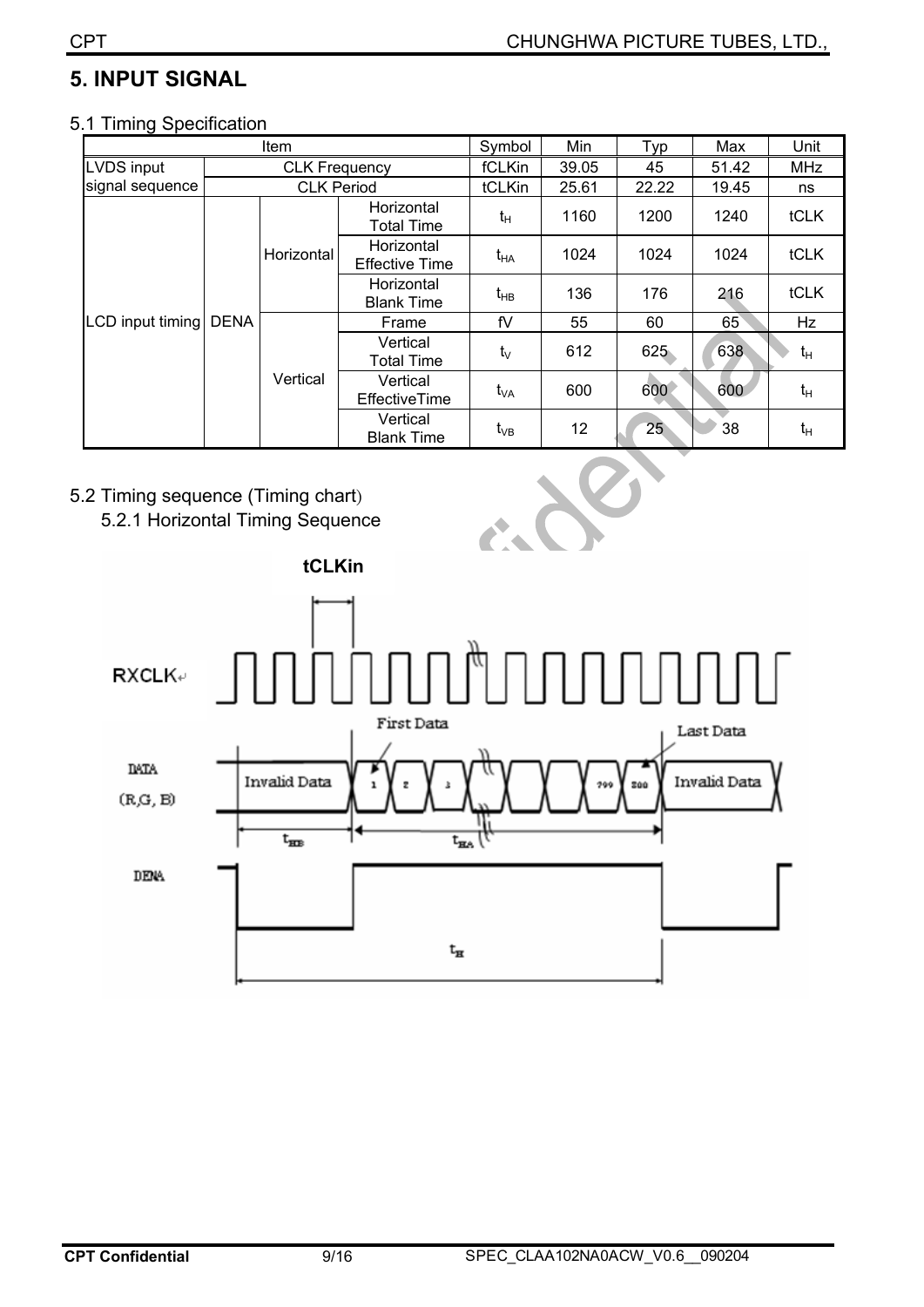#### 5.2.2 Vertical Timing Sequence

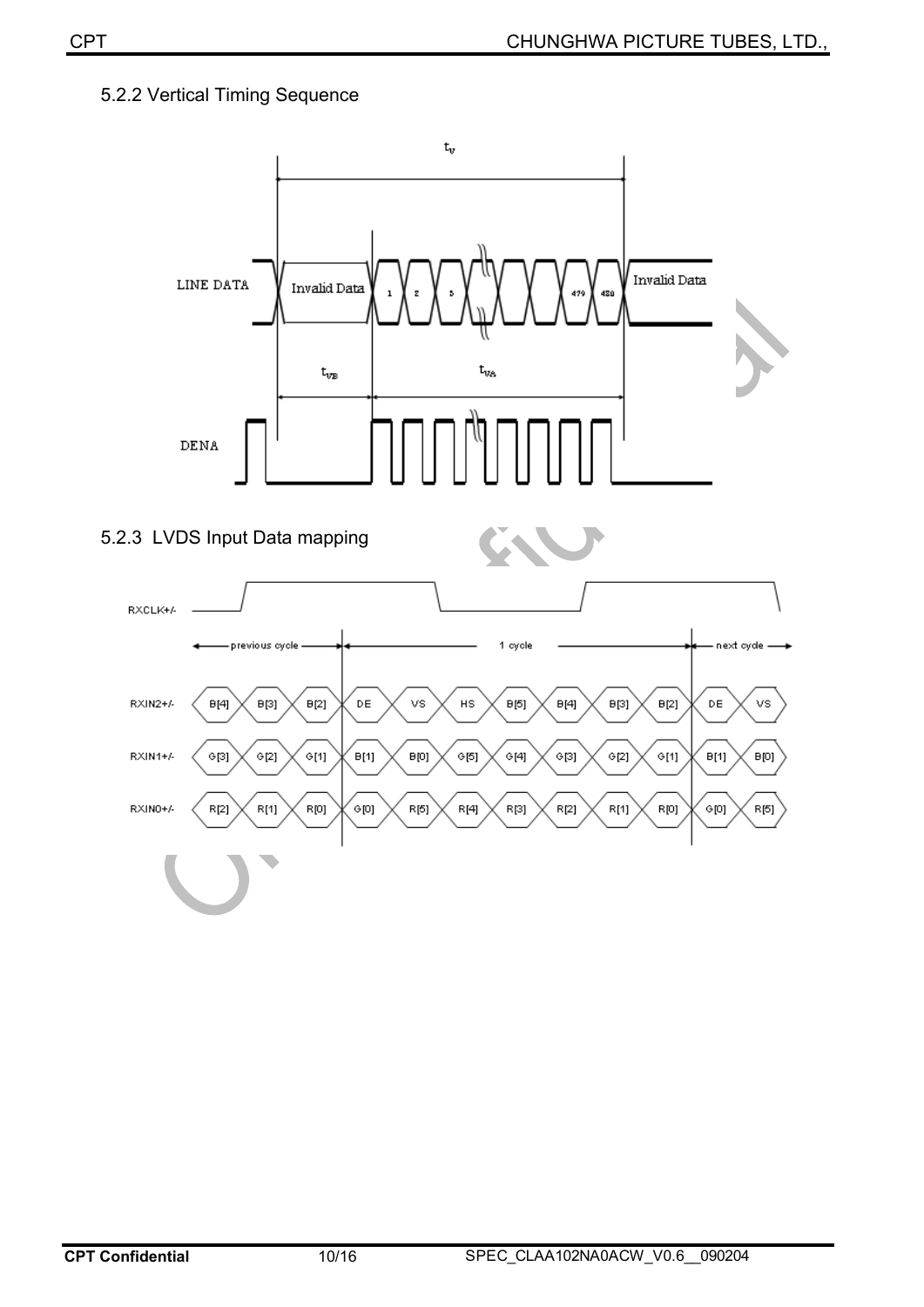### 5.3 Color data assignment

| <b>COLOR</b>       | <b>INPUT</b>    |                |                | R DATA         |                |             |                |                | <b>G DATA</b>  |                |                |                |                |                | <b>B DATA</b>  |                |                |                |                |
|--------------------|-----------------|----------------|----------------|----------------|----------------|-------------|----------------|----------------|----------------|----------------|----------------|----------------|----------------|----------------|----------------|----------------|----------------|----------------|----------------|
|                    | <b>DATA</b>     | R <sub>5</sub> | R <sub>4</sub> | R <sub>3</sub> | R <sub>2</sub> | R1          | R <sub>0</sub> | G <sub>5</sub> | G4             | G <sub>3</sub> | G <sub>2</sub> | G <sub>1</sub> | G <sub>0</sub> | B <sub>5</sub> | <b>B4</b>      | B <sub>3</sub> | <b>B2</b>      | <b>B1</b>      | B <sub>0</sub> |
|                    |                 | <b>MSB</b>     |                |                |                |             | <b>LSB</b>     | <b>MSB</b>     |                |                |                |                | <b>LSB</b>     | <b>MSB</b>     |                |                |                |                | <b>LSB</b>     |
|                    | <b>BLACK</b>    | 0              | 0              | 0              | $\mathbf 0$    | $\mathbf 0$ | 0              | 0              | 0              | $\pmb{0}$      | 0              | $\mathbf 0$    | 0              | 0              | $\pmb{0}$      | $\mathbf 0$    | $\mathbf 0$    | $\mathbf 0$    | $\pmb{0}$      |
|                    | <b>RED(63)</b>  | 1              | 1              | 1              | 1              | 1           | 1              | 0              | 0              | 0              | 0              | 0              | 0              | 0              | 0              | 0              | 0              | 0              | 0              |
|                    | GREEN(63)       | $\mathbf 0$    | 0              | 0              | 0              | 0           | $\overline{0}$ | 1              | 1              | 1              | 1              | 1              | 1              | $\overline{0}$ | 0              | $\mathbf 0$    | 0              | $\mathbf 0$    | $\pmb{0}$      |
| <b>BASI</b>        | <b>BLUE(63)</b> | 0              | 0              | 0              | $\mathbf 0$    | $\pmb{0}$   | 0              | 0              | 0              | $\mathbf 0$    | 0              | 0              | 0              | 1              | $\mathbf{1}$   | 1              | $\blacksquare$ | 1              | 1              |
| COLOR <sub>C</sub> | CYAN            | 0              | 0              | 0              | 0              | 0           | 0              | 1              | 1              | 1              | 1              | 1              | 1              | 1              | 1              | 1              | $\mathbf{1}$   | 1              | 1              |
|                    | <b>MAGENTA</b>  | 1              | 1              | 1              | 1              | 1           | 1              | 0              | 0              | 0              | 0              | 0              | 0              | 1              | 1              | 1              | 1              | 1              | 1              |
|                    | <b>YELLOW</b>   | 1              | 1              | 1              | 1              | 1           | 1              | 1              | 1              | 1              | 1              | 1              | 1              | 0              | $\mathbf{0}$   | $\overline{0}$ | $\overline{0}$ | $\mathbf{0}$   | $\mathbf 0$    |
|                    | <b>WHITE</b>    | 1              | 1              | 1              | 1              | 1           | 1              | 1              | 1              | 1              | 1              | 1              | 1              | 1              | 1              | 1              | 1              | 1              | 1              |
|                    | RED(0)          | 0              | 0              | 0              | 0              | 0           | 0              | 0              | 0              | 0              | 0              | 0              | 0              | $\overline{0}$ | $\overline{0}$ | $\bf{0}$       | 0              | 0              | 0              |
|                    | RED(1)          | 0              | 0              | 0              | 0              | 0           | 1              | 0              | 0              | 0              | 0              | 0              | 0              | 0              | $\overline{0}$ | $\mathbf 0$    | 0              | 0              | $\mathbf 0$    |
|                    | RED(2)          | $\mathbf 0$    | 0              | 0              | 0              | 1           | $\mathbf 0$    | $\mathbf 0$    | 0              | 0              | 0              | 0              | $\overline{0}$ | Ō              | $\mathbf 0$    | $\mathbf 0$    | 0              | $\mathbf 0$    | $\mathbf 0$    |
| <b>RED</b>         |                 |                |                |                |                |             |                |                |                |                |                |                |                |                |                |                |                |                |                |
|                    |                 |                |                |                |                |             |                |                |                |                |                |                |                |                |                |                |                |                |                |
|                    | <b>RED(62)</b>  | 1              | 1              | 1              | 1              | 1           | $\overline{0}$ | $\overline{0}$ | $\overline{0}$ | $\overline{0}$ | $\mathbf 0$    | $\theta$       | $\mathbf 0$    | $\overline{0}$ | $\mathbf 0$    | $\pmb{0}$      | $\pmb{0}$      | $\mathbf 0$    | $\pmb{0}$      |
|                    | <b>RED(63)</b>  | 1              | 1              | $\mathbf{1}$   | 1              | 1           | 1              | 0              | $\mathbf{0}$   | $\overline{0}$ | $\overline{0}$ | $\mathbf 0$    | 0              | 0              | 0              | $\pmb{0}$      | $\pmb{0}$      | 0              | $\mathbf 0$    |
|                    | GREEN(0)        | 0              | 0              | 0              | 0              | 0           | 0              | $0 -$          | $\mathbf{0}$   | 0              | $\overline{0}$ | 0              | 0              | $\overline{0}$ | 0              | 0              | 0              | 0              | 0              |
|                    | GREEN(1)        | 0              | 0              | 0              | 0              | 0           | 0              | 0              | $\overline{0}$ | $\overline{0}$ | 0              | 0              | 1              | 0              | 0              | 0              | 0              | $\mathbf 0$    | 0              |
|                    | GREEN(2)        | 0              | $\overline{0}$ | 0              | 0              | $\theta$    | $\overline{0}$ | 0              | $\overline{0}$ | 0              | $\mathbf 0$    | 1              | 0              | $\overline{0}$ | 0              | $\mathbf 0$    | 0              | 0              | $\mathbf 0$    |
| <b>GREEN</b>       |                 |                |                |                |                |             |                |                |                |                |                |                |                |                |                |                |                |                |                |
|                    |                 |                |                |                |                |             |                |                |                |                |                |                |                |                |                |                |                |                |                |
|                    | GREEN(62)       | $\mathbf 0$    | 0              | 0              | 0              | $\theta$    | $\mathbf{0}$   | 1              | 1              | 1              | 1              | 1              | 0              | $\overline{0}$ | $\mathbf 0$    | $\mathbf 0$    | 0              | $\mathbf 0$    | $\pmb{0}$      |
|                    | GREEN(63)       | $\mathbf 0$    | 0              | Ō              | $\mathbf 0$    | $\mathbf 0$ | $\mathbf 0$    | 1              | 1              | 1              | 1              | 1              | $\mathbf{1}$   | $\overline{0}$ | 0              | $\mathbf 0$    | $\mathbf 0$    | $\overline{0}$ | $\mathbf 0$    |
|                    | BLUE(0)         | 0              | 0              | $\bf{0}$       | $\bf{0}$       | 0           | 0              | 0              | 0              | 0              | 0              | 0              | 0              | 0              | 0              | 0              | 0              | 0              | $\pmb{0}$      |
|                    | BLUE(1)         | $\bf{0}$       | Ō              | 0              | 0              | 0           | 0              | 0              | 0              | 0              | 0              | 0              | 0              | 0              | 0              | 0              | 0              | $\mathbf 0$    | 1              |
|                    | BLUE(2)         | $\pmb{0}$      | $\mathbf{0}$   | $\overline{0}$ | $\overline{0}$ | $\pmb{0}$   | $\pmb{0}$      | $\pmb{0}$      | $\pmb{0}$      | $\pmb{0}$      | $\pmb{0}$      | $\pmb{0}$      | 0              | $\mathbf 0$    | $\pmb{0}$      | $\pmb{0}$      | $\pmb{0}$      | 1              | 0              |
| <b>BLUE</b>        |                 |                |                |                |                |             |                |                |                |                |                |                |                |                |                |                |                |                |                |
|                    |                 |                |                |                |                |             |                |                |                |                |                |                |                |                |                |                |                |                |                |
|                    | <b>BLUE(62)</b> | $\pmb{0}$      | $\pmb{0}$      | $\pmb{0}$      | $\pmb{0}$      | $\mathbf 0$ | 0              | $\pmb{0}$      | $\pmb{0}$      | $\pmb{0}$      | $\pmb{0}$      | $\pmb{0}$      | 0              | $\mathbf 1$    | $\mathbf 1$    | $\mathbf 1$    | $\mathbf 1$    | $\mathbf{1}$   | $\pmb{0}$      |
|                    | BLUE(63)        | $\pmb{0}$      | $\pmb{0}$      | $\mathbf 0$    | $\mathbf 0$    | $\mathbf 0$ | $\pmb{0}$      | 0              | 0              | $\mathbf 0$    | $\pmb{0}$      | $\pmb{0}$      | 0              | 1              | 1              | 1              | 1              | $\mathbf{1}$   | 1              |

[Note1] Definition of Gray Scale

color(n): n is series of Gray Scale. The more n value is, the bright Gray Scale.

[Note2] Data:1-High,0-Low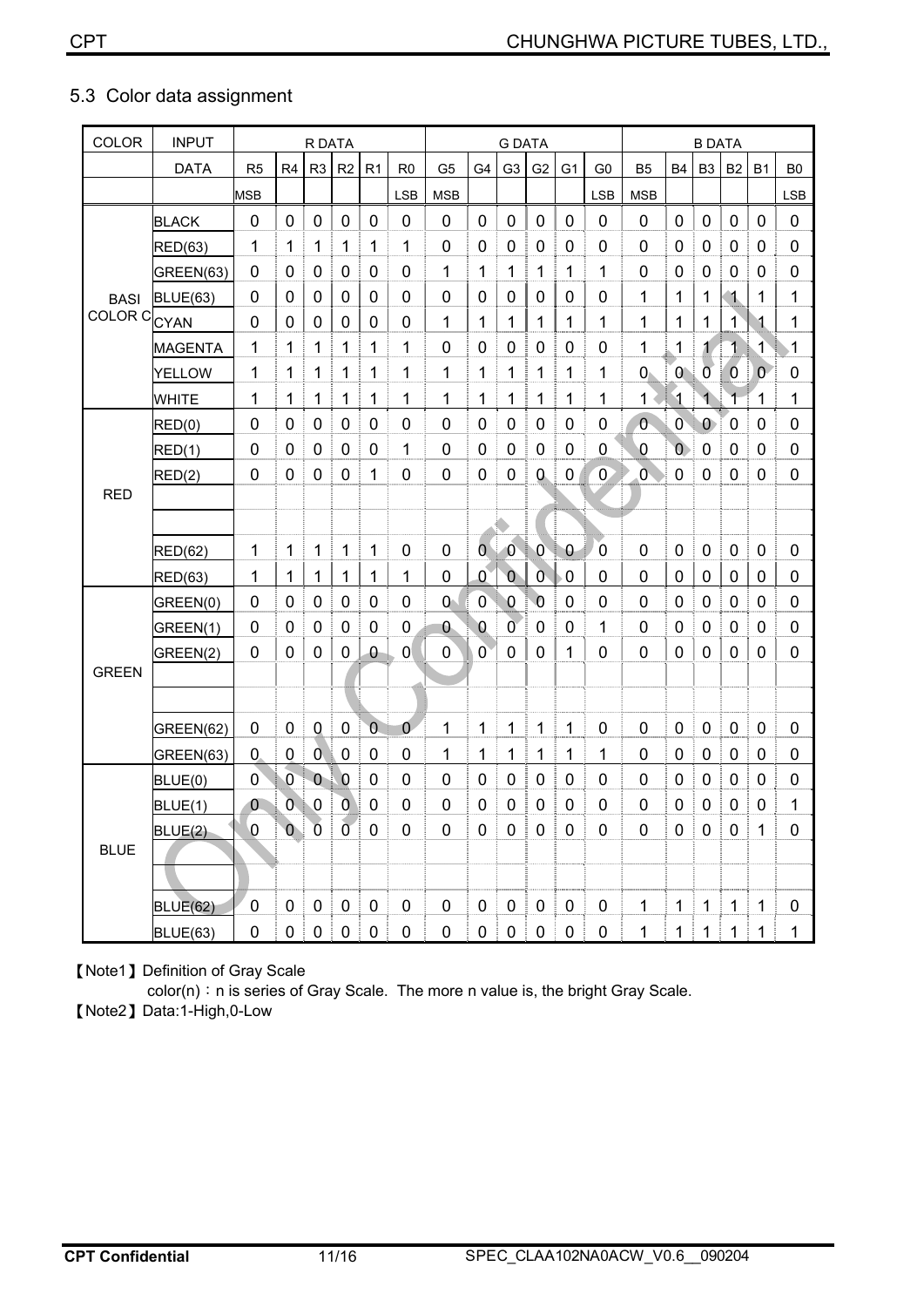## **6. BLOCK DIAGRAM**

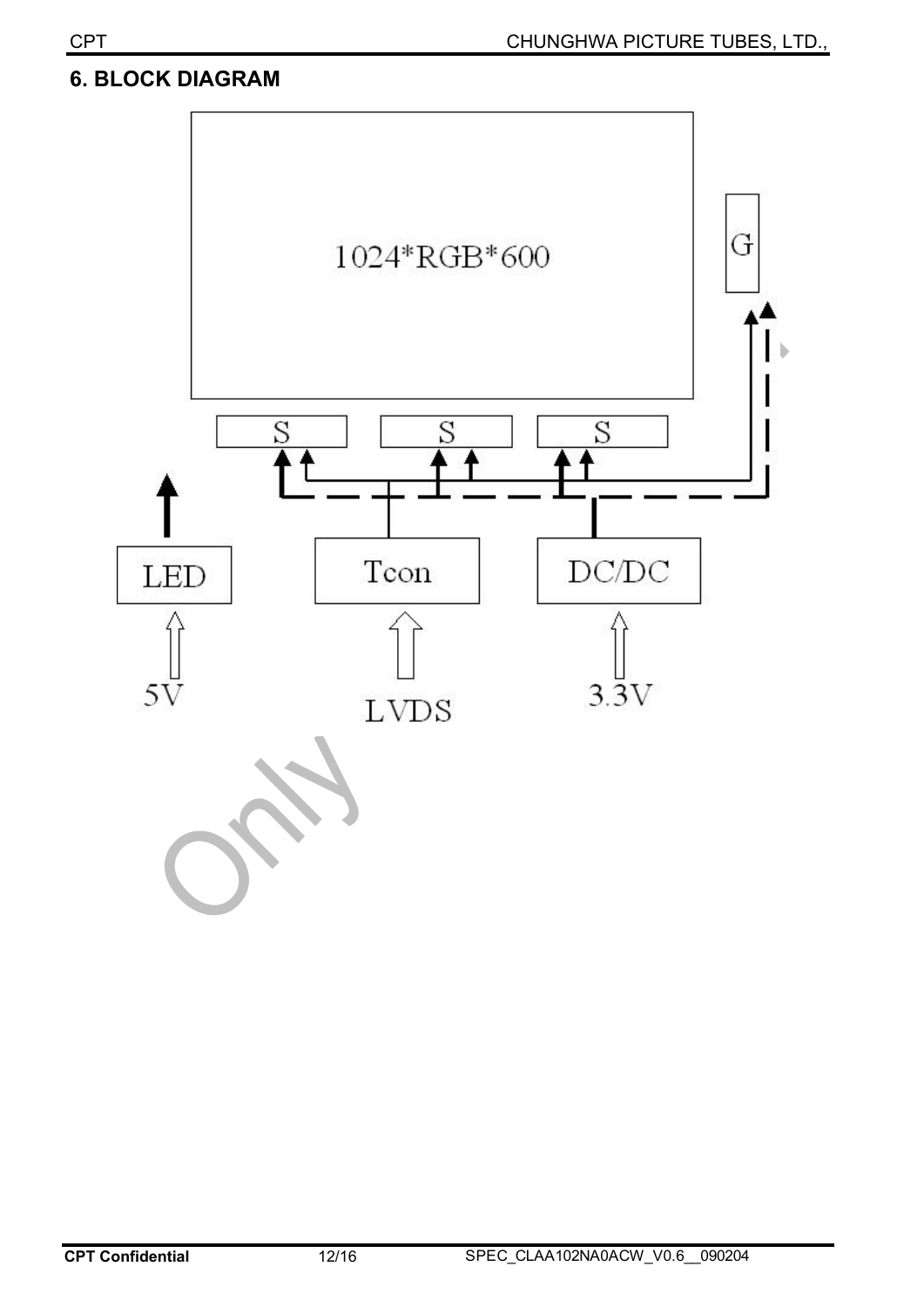## **7. MECHANICAL DIMENSION**

#### 7.1 Front Side



[Note] : Tolerance is  $\pm 0.3$ mm unless noted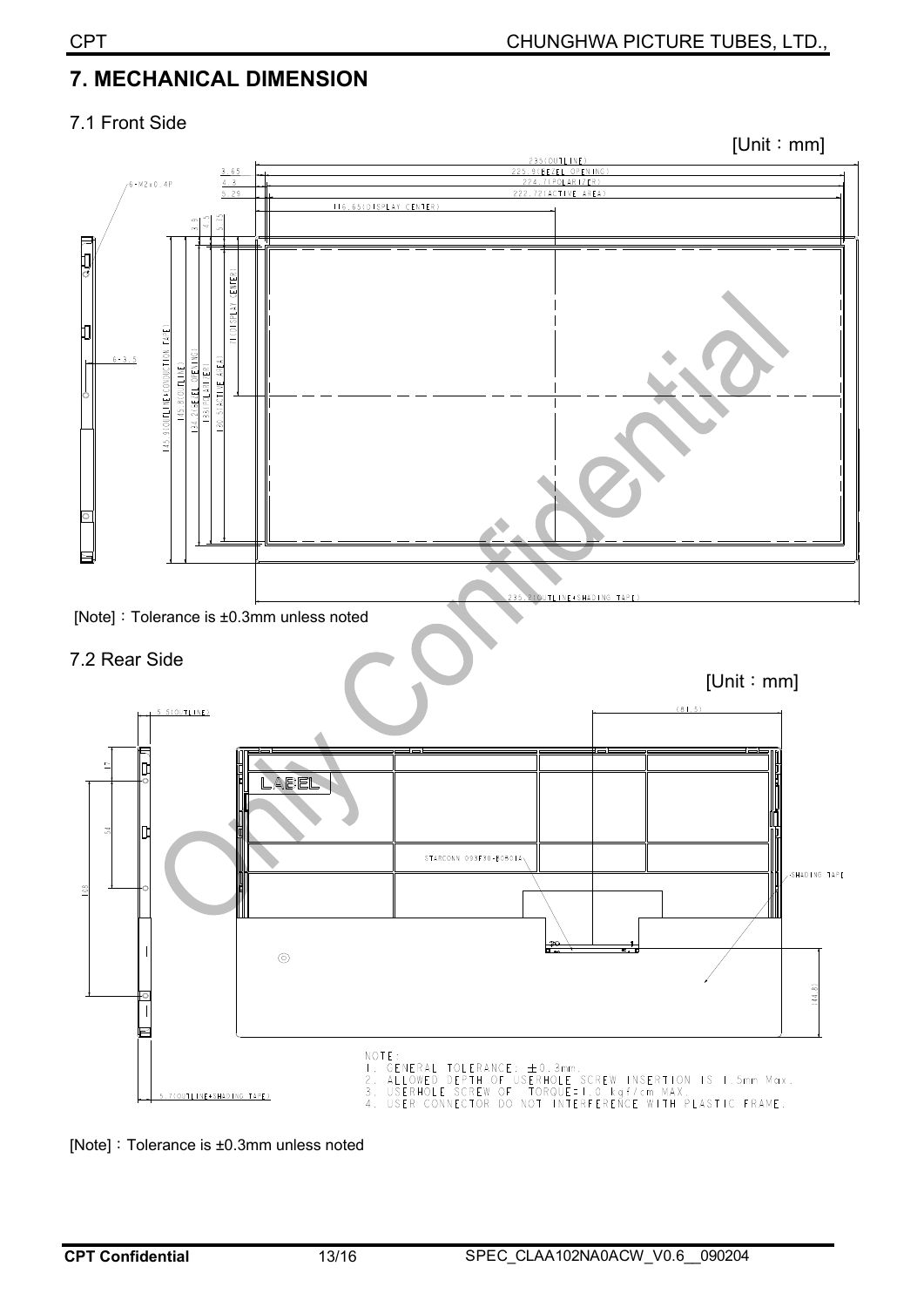## **8. OPTICAL CHARACTERISTICS**

|                                         |             |                 |                                        |                |                | Ta = $25^{\circ}$ C, V <sub>cc</sub> = 3.3V |                 |                |
|-----------------------------------------|-------------|-----------------|----------------------------------------|----------------|----------------|---------------------------------------------|-----------------|----------------|
| <b>ITEM</b>                             |             | <b>SYMBOL</b>   | <b>CONDITION</b>                       | MIN.           | TYP.           | MAX.                                        | <b>UNIT</b>     | <b>Remarks</b> |
| <b>Constrast Ratio</b>                  |             | <b>CR</b>       | Point-5                                | 320            | 400            |                                             |                 | $*1)*2)*3)$    |
| Luminance*)                             |             | Lw              | Point-5                                | 200            | 220            |                                             | $\text{cd/m}^2$ | $*1)*3)$       |
| Luminance Uniformity                    |             | $\Delta L$      |                                        | 70             | 80             |                                             | $\frac{0}{0}$   | $*1)*3)$       |
| <b>Response Time</b><br>(White - Black) |             | Tr+Tf           | Point-5                                |                | 20             | 30                                          | ms              | $*1)*3*5)$     |
| Viewing<br>Angle                        | Horizontal  | Ψ               | $CR \ge 10$<br>Point-5                 | 110            | 140            |                                             | $\circ$         | $*1)*2)*4)$    |
|                                         | Vertical    | θ               |                                        | 100            | 120            |                                             |                 | $*1)*2)*4)$    |
| Color<br>Coordinate                     | White       | Wx<br>Wy        | $\theta = \phi = 0^{\circ}$<br>Point-5 | 0.273<br>0.289 | 0.313<br>0.329 | 0.353<br>0.369                              |                 |                |
|                                         | Red         | Rx<br><b>Ry</b> |                                        | 0.541<br>0.315 | 0.571<br>0.345 | 0.601<br>0.375                              |                 | $*1)*3)$       |
|                                         | Green       | Gx<br>Gy        |                                        | 0.306<br>0.540 | 0.336<br>0.570 | 0.366<br>0.600                              |                 |                |
|                                         | <b>Blue</b> | Bx<br>By        |                                        | 0.123<br>0.094 | 0.153<br>0.124 | 0.183<br>0.154                              |                 |                |

Remarks:

\*1)Measure condition: 25°C±2°C, 60±10%RH, under10 Lux in the dark room.BM-5A (TOPCON), viewing angle2°,  $V_{CC} = 3.3V$ ,  $V_{LED} = 5V$ .



\*2) Definition of contrast ratio:

Contrast Ratio (CR)= (White) Luminance of ON ÷ (Black) Luminance of OFF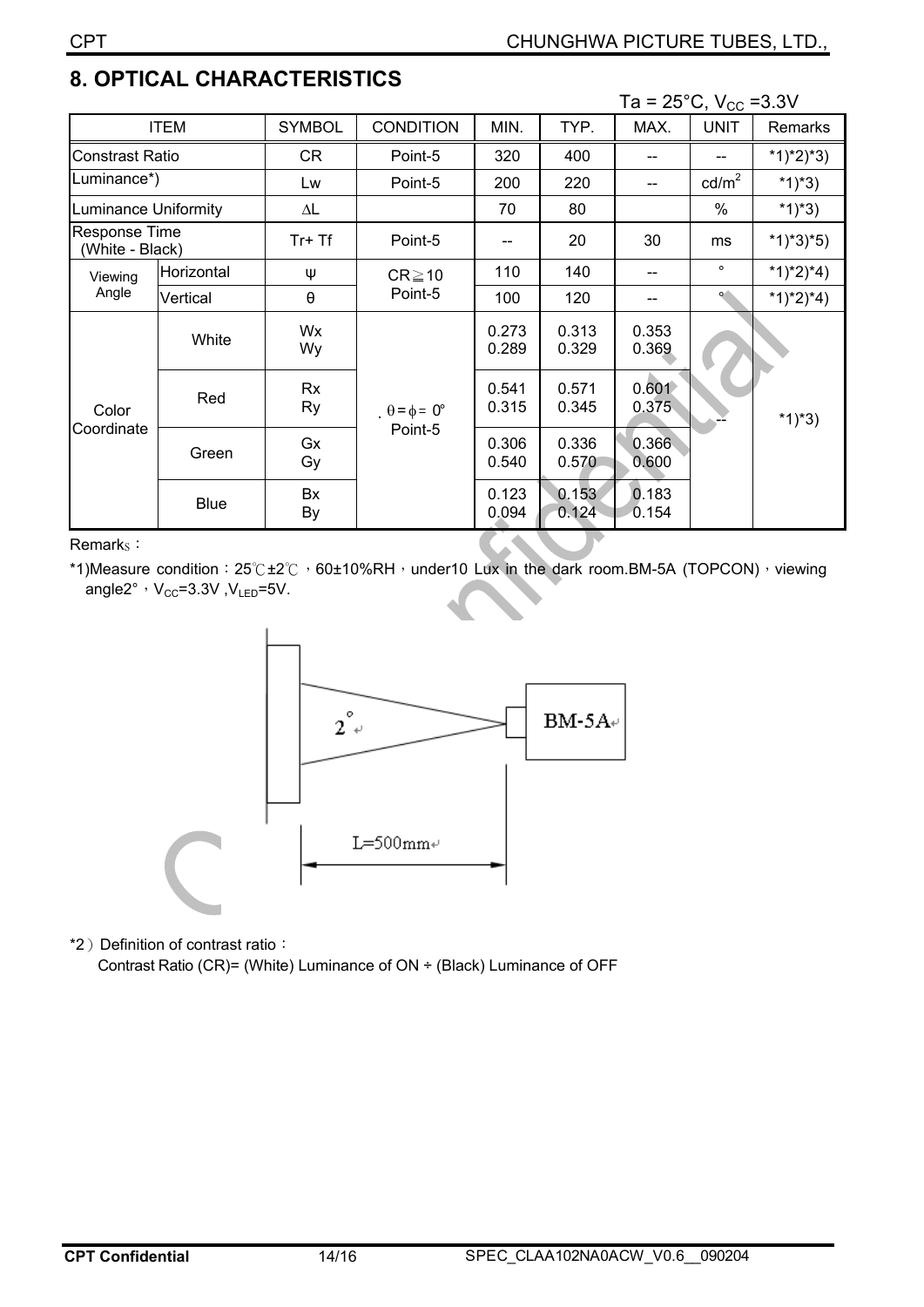3) Definition of luminance: Measure white luminance on the point 5 as figure8-1 Definition of Luminance Uniformity: Measure white luminance on the point1~9 as figure8-1  $\triangle L = [L(MIN)/L(MAX)] \times 100$ 



\*5) Definition of Response Time.(White-Black)



Fig8-3 Definition of Response Time(White-Black)